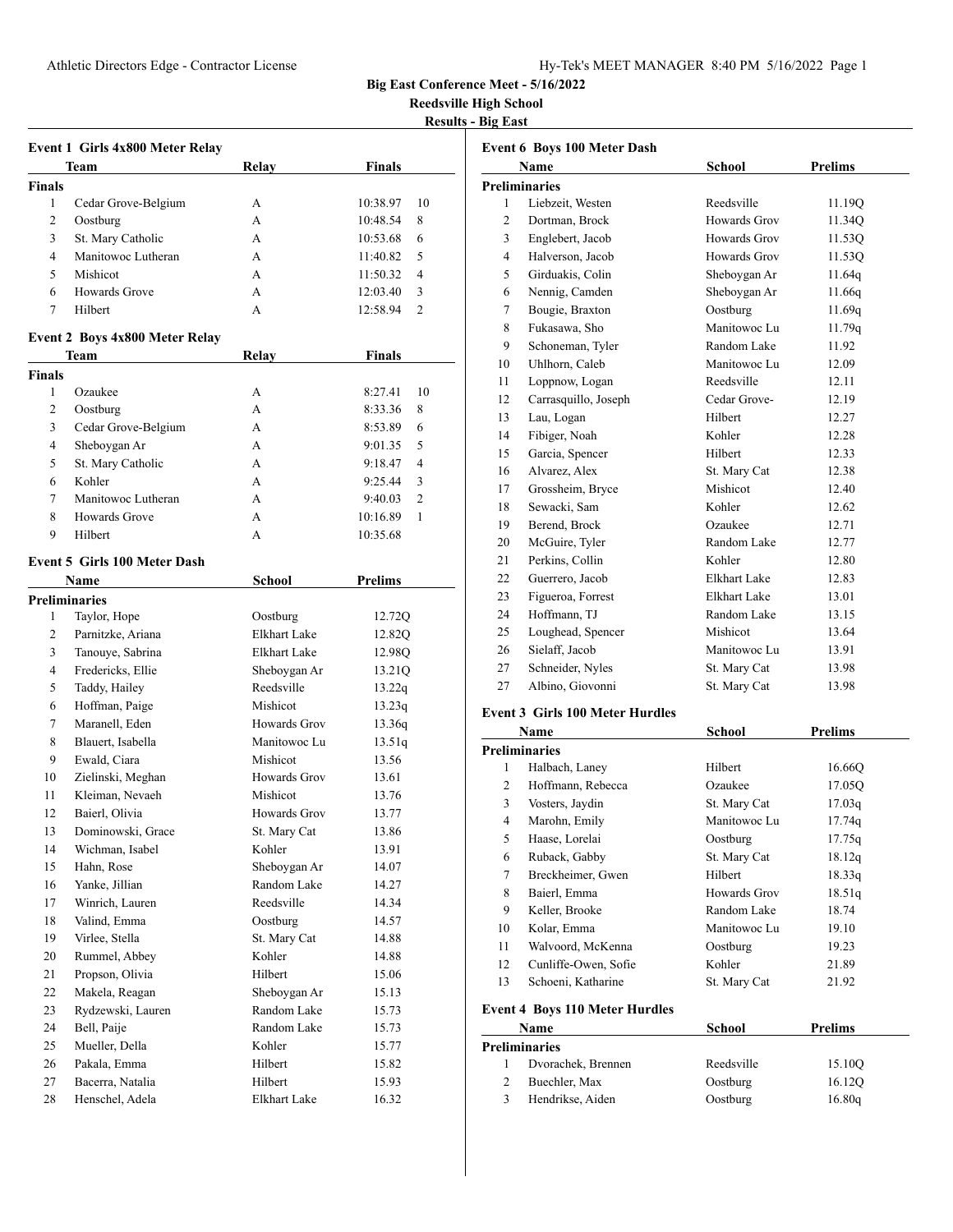**Reedsville High School**

**Results - Big East**

|    |                                                         |                     | <u>Kesults</u> |
|----|---------------------------------------------------------|---------------------|----------------|
|    | Preliminaries  (Event 4 Boys 110 Meter Hurdles)<br>Name | School              | <b>Prelims</b> |
| 4  | Fetterer, Miles                                         | Howards Grov        | 17.07q         |
| 5  | Stumo, Sam                                              | Hilbert             | 17.48q         |
| 6  | Neist, Jimmy                                            | Kohler              | 18.11q         |
| 7  | Thorpe, Jackson                                         | Reedsville          | 18.46q         |
| 8  | Schneider, Matt                                         | Hilbert             | 18.64q         |
| 9  | Utecht, Otto                                            | Ozaukee             | 19.78          |
| 10 | Wagner, Aiden                                           | Manitowoc Lu        | 19.95          |
| 11 | Wilson, David                                           | Mishicot            | 20.01          |
|    | Event 19 Girls 200 Meter Dash                           |                     |                |
|    | Name                                                    | <b>School</b>       | <b>Prelims</b> |
|    | <b>Preliminaries</b>                                    |                     |                |
| 1  | Parnitzke, Ariana                                       | Elkhart Lake        | 26.60Q         |
| 2  | Taylor, Hope                                            | Oostburg            | 27.35Q         |
| 3  | Tanouye, Sabrina                                        | <b>Elkhart Lake</b> | 27.51Q         |
| 4  | Maranell, Eden                                          | Howards Grov        | 27.95Q         |
| 5  | Luebke, Peyton                                          | Manitowoc Lu        | 28.71q         |
| 6  | Wichman, Isabel                                         | Kohler              | 28.75q         |
| 7  | Mittag, Brenna                                          | Oostburg            | 28.80q         |
| 8  | Fredericks, Ellie                                       | Sheboygan Ar        | 28.80q         |
| 9  | Nackers, Kate                                           | St. Mary Cat        | 28.82          |
| 10 | Sander, Senibua                                         | Kohler              | 29.42          |
| 11 | Rommelfaenger, Lilly                                    | Howards Grov        | 29.74          |
| 12 | Rammes, Kate                                            | Sheboygan Ar        | 30.33          |
| 13 | Chynoweth, Samantha                                     | Mishicot            | 30.55          |
| 14 | Ermis, Ginevra                                          | Manitowoc Lu        | 30.73          |
| 15 | Grube, Erica                                            | Random Lake         | 31.07          |
| 16 | Kakuzi, Jackline                                        | Sheboygan Ar        | 31.37          |
| 17 | Fischer, Morgan                                         | Manitowoc Lu        | 31.73          |
| 18 | McClone, Rylee                                          | St. Mary Cat        | 31.98          |
| 19 | Rascon, Farida                                          | Reedsville          | 32.13          |
| 20 | Maki-Martin, Jenna                                      | Howards Grov        | 32.18          |
| 21 | Moriarty, Andrea                                        | Kohler              | 32.66          |
| 22 | Bell, Paije                                             | Random Lake         | 32.92          |
| 23 | Pakala, Emma                                            | Hilbert             | 32.98          |
| 24 | Schroeder, Alayna                                       | Hilbert             | 33.01          |
| 25 | Gilbertson, Hailey                                      | Hilbert             | 33.42          |
| 26 | Ebert, Julia                                            | Reedsville          | 34.04          |
| 27 | Rydzewski, Lauren                                       | Random Lake         | 35.14          |
| 28 | Burrows, Mackenzie                                      | Ozaukee             | 39.54          |
|    | Event 20 Boys 200 Meter Dash                            |                     |                |
|    | Name                                                    | School              | Prelims        |
| 1  | <b>Preliminaries</b><br>Dortman, Brock                  | Howards Grov        |                |
|    |                                                         |                     | 23.06Q         |
| 2  | Englebert, Jacob                                        | Howards Grov        | 23.34Q         |
| 3  | Hassinger, Brady                                        | Elkhart Lake        | 23.59Q         |
| 4  | Bougie, Braxton                                         | Oostburg            | 24.18Q         |
| 5  | Egan, Gabe                                              | Cedar Grove-        | 23.71q         |
| 6  | Dortman, Bryant                                         | Howards Grov        | 23.83q         |
| 7  | Schoneman, Tyler                                        | Random Lake         | 24.52q         |
| 8  | Kakuzi, John                                            | Sheboygan Ar        | 24.67q         |
| 9  | Hagenow, Kaden                                          | Manitowoc Lu        | 24.72          |
| 10 | Paul, Jalen                                             | Kohler              | 24.79          |

|    | g East            |              |       |  |  |
|----|-------------------|--------------|-------|--|--|
| 11 | Herrera, Dylan    | Cedar Grove- | 24.81 |  |  |
| 12 | Hacker, Noah      | Sheboygan Ar | 24.96 |  |  |
| 13 | Lau, Logan        | Hilbert      | 25.01 |  |  |
| 14 | Keller, Trey      | Kohler       | 25.01 |  |  |
| 15 | Dohr, Logan       | Hilbert      | 25.15 |  |  |
| 16 | Wilson, Owen      | Random Lake  | 25.33 |  |  |
| 17 | Fibiger, Noah     | Kohler       | 25.40 |  |  |
| 18 | Laganowski, Kedan | Oostburg     | 25.44 |  |  |
| 19 | Grossheim, Bryce  | Mishicot     | 25.87 |  |  |
| 20 | Berend, Brock     | Ozaukee      | 26.59 |  |  |
| 21 | Wheeler, Greg     | St. Mary Cat | 27.41 |  |  |
| 22 | Eells, Micah      | Mishicot     | 28.20 |  |  |
| 23 | Loughead, Spencer | Mishicot     | 28.25 |  |  |
| 24 | Lawrenz, Dexter   | Random Lake  | 28.55 |  |  |
| 25 | Waak, Dominic     | Manitowoc Lu | 29.10 |  |  |

# **Event 3 Girls 100 Meter Hurdles**

| Name          |                   | School       | <b>Finals</b> |                |
|---------------|-------------------|--------------|---------------|----------------|
| <b>Finals</b> |                   |              |               |                |
|               | Halbach, Laney    | Hilbert      | 16.06         | 10             |
| 2             | Vosters, Jaydin   | St. Mary Cat | 16.59         | 8              |
| 3             | Hoffmann, Rebecca | Ozaukee      | 16.85         | 6              |
| 4             | Haase, Lorelai    | Oostburg     | 17.27         | 5              |
| 5             | Marohn, Emily     | Manitowoc Lu | 17.32         | $\overline{4}$ |
| 6             | Breckheimer, Gwen | Hilbert      | 17.47         | 3              |
| 7             | Ruback, Gabby     | St. Mary Cat | 17.94         | $\overline{2}$ |
| 8             | Baierl, Emma      | Howards Grov | 18.33         |                |
|               |                   |              |               |                |

# **Event 4 Boys 110 Meter Hurdles**

| Name          |                    | <b>School</b> | <b>Finals</b> |                |
|---------------|--------------------|---------------|---------------|----------------|
| <b>Finals</b> |                    |               |               |                |
|               | Dvorachek, Brennen | Reedsville    | 14.90         | 10             |
| 2             | Buechler, Max      | Oostburg      | 15.94         | 8              |
| 3             | Hendrikse, Aiden   | Oostburg      | 15.98         | 6              |
| 4             | Fetterer, Miles    | Howards Grov  | 16.63         | .5             |
| 5             | Stumo, Sam         | Hilbert       | 16.79         | 4              |
| 6             | Thorpe, Jackson    | Reedsville    | 17.61         | 3              |
| 7             | Neist, Jimmy       | Kohler        | 18.00         | $\overline{2}$ |
| 8             | Schneider, Matt    | Hilbert       | 19.20         |                |

# **Event 5 Girls 100 Meter Dash**

| Name   |                                    | <b>School</b> | <b>Finals</b> |                |
|--------|------------------------------------|---------------|---------------|----------------|
| Finals |                                    |               |               |                |
| 1      | Taylor, Hope                       | Oostburg      | 12.68         | 10             |
| 2      | Parnitzke, Ariana                  | Elkhart Lake  | 12.87         | 8              |
| 3      | Tanouye, Sabrina                   | Elkhart Lake  | 13.17         | 6              |
| 4      | Taddy, Hailey                      | Reedsville    | 13.19         | 5              |
| 5      | Fredericks, Ellie                  | Sheboygan Ar  | 13.34         | 4              |
| 6      | Hoffman, Paige                     | Mishicot      | 13.34         | 3              |
| 7      | Blauert, Isabella                  | Manitowoc Lu  | 13.48         | $\overline{c}$ |
| 8      | Maranell, Eden                     | Howards Grov  | 13.57         | 1              |
|        | <b>Event 6 Boys 100 Meter Dash</b> |               |               |                |
| Name   |                                    | School        | <b>Finals</b> |                |
| Finals |                                    |               |               |                |

| Finals |                |              |       |     |
|--------|----------------|--------------|-------|-----|
|        | Dortman, Brock | Howards Grov | 11.18 | -10 |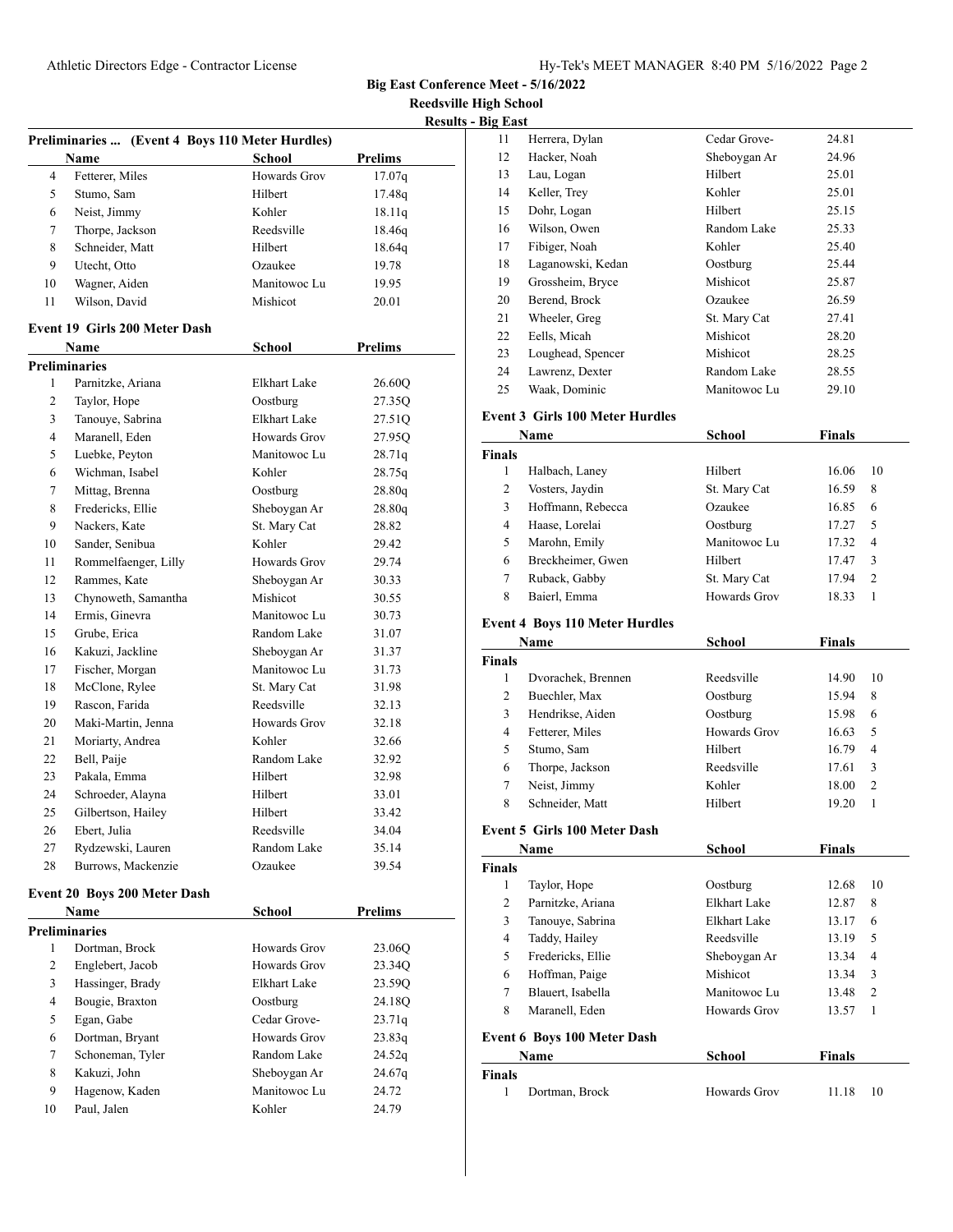**Reedsville High School**

| 2<br>3<br>$\overline{4}$<br>5<br>6<br>7 | Name<br>Liebzeit, Westen<br>Bougie, Braxton | School              | <b>Finals</b> |                |
|-----------------------------------------|---------------------------------------------|---------------------|---------------|----------------|
|                                         |                                             |                     |               |                |
|                                         |                                             | Reedsville          | 11.24         | 8              |
|                                         |                                             | Oostburg            | 11.40         | 6              |
|                                         | Girduakis, Colin                            | Sheboygan Ar        | 11.52         | 5              |
|                                         | Englebert, Jacob                            | Howards Grov        | 11.53         | $\overline{4}$ |
|                                         | Halverson, Jacob                            | <b>Howards Grov</b> | 11.55         | 3              |
|                                         | Nennig, Camden                              | Sheboygan Ar        | 11.69         | $\overline{c}$ |
| 8                                       | Fukasawa, Sho                               | Manitowoc Lu        | 11.80         | $\mathbf{1}$   |
|                                         | <b>Event 7 Girls 1600 Meter Run</b>         |                     |               |                |
|                                         | Name                                        | <b>School</b>       | <b>Finals</b> |                |
| <b>Finals</b>                           |                                             |                     |               |                |
| 1                                       | Luebke, Brooklyn                            | Manitowoc Lu        | 5:27.04       | 10             |
| 2                                       | Van Horn, Halle                             | Random Lake         | 5:33.44       | 8              |
| 3                                       | Sass, Lyndsay                               | Cedar Grove-        | 5:50.15       | 6              |
| $\overline{4}$                          | Bley, Holly                                 | Oostburg            | 5:52.91       | 5              |
| 5                                       | Schubert, Addison                           | Ozaukee             | 6:12.23       | $\overline{4}$ |
| 6                                       | Gustafson, Haley                            | St. Mary Cat        | 6:46.25       | 3              |
| 7                                       | Milz, Carleigh                              | <b>Howards Grov</b> | 6:51.56       | $\overline{c}$ |
| 8                                       | Stahl, Samantha                             | Reedsville          | 7:40.94       | $\mathbf{1}$   |
|                                         |                                             |                     |               |                |
|                                         | Event 8 Boys 1600 Meter Run                 |                     |               |                |
|                                         | Name                                        | <b>School</b>       | <b>Finals</b> |                |
| <b>Finals</b>                           |                                             |                     |               |                |
| 1                                       | Behler, Davis                               | Kohler              | 4:37.35       | 10             |
| 2                                       | Klaus, Owen                                 | Ozaukee             | 4:38.88       | 8              |
| 3                                       | Staggs, Josh                                | Oostburg            | 4:41.61       | 6              |
| $\overline{4}$                          | LeClerc, Jonathan                           | <b>Elkhart Lake</b> | 4:43.88       | 5              |
| 5                                       | Staggs, Jack                                | Oostburg            | 4:44.50       | 4              |
| 6                                       | Mader, Andrew                               | Hilbert             | 4:48.71       | 3              |
| 7                                       | Regennitter, Ben                            | Kohler              | 4:49.31       | $\overline{c}$ |
| 8                                       | Biever, Blake                               | Random Lake         | 4:55.12       | 1              |
| 9                                       | Behler, Clark                               | Kohler              | 4:58.57       |                |
| 10                                      | Huenink, Will                               | Cedar Grove-        | 4:59.21       |                |
| 11                                      | Grasse, Logan                               | Sheboygan Ar        | 4:59.29       |                |
| 12                                      | Tock, Travis                                | Sheboygan Ar        | 4:59.34       |                |
| 13                                      | Averill, Jackson                            | Random Lake         | 5:06.10       |                |
| 14                                      | Schoeni, Benjamin                           | St. Mary Cat        | 5:07.25       |                |
| 15                                      | Borchardt, Riley                            | Ozaukee             | 5:11.28       |                |
| 16                                      | Schueller, Brice                            | Ozaukee             | 5:13.48       |                |
| 17                                      | Vaszily, Drew                               | Sheboygan Ar        | 5:25.21       |                |
| 18                                      | Albino, Ian                                 | St. Mary Cat        | 5:28.25       |                |
| 19                                      | Revak, Braden                               | Manitowoc Lu        | 5:40.36       |                |
| 20                                      | Sloma, Parker                               | Howards Grov        | 5:43.50       |                |
| 21                                      | Fleuchaus, Ryan                             | Cedar Grove-        | 5:45.28       |                |
| 22                                      | Olson, Davin                                | Mishicot            | 6:32.94       |                |
|                                         | Event 9 Girls 4x200 Meter Relay             |                     |               |                |
|                                         | Team                                        | Relay               | <b>Finals</b> |                |
| Finals                                  |                                             |                     |               |                |
| $\mathbf{1}$                            | Elkhart Lake                                | А                   | 1:54.76       | 10             |
| 2                                       | Manitowoc Lutheran                          | A                   | 1:54.93       | 8              |
| 3                                       | Howards Grove                               | A                   | 1:56.54       | 6              |
| 4                                       | St. Mary Catholic                           | A                   | 1:58.52       | 5              |
| 5                                       | Sheboygan Ar                                | А                   | 2:00.33       | 4              |

| 11gn Scnool     |                                       |                            |               |                |
|-----------------|---------------------------------------|----------------------------|---------------|----------------|
| <b>Big East</b> |                                       |                            |               |                |
| 6               | Random Lake<br>Mishicot               | A                          | 2:01.89       | 3              |
| 7               |                                       | A                          | 2:04.56       | 2              |
| 8               | Oostburg                              | А                          | 2:04.56       | 1              |
| 9               | Hilbert                               | А                          | 2:07.02       |                |
| 10              | Kohler                                | A                          | 2:12.95       |                |
| $---$           | Reedsville                            | A                          | DQ            |                |
|                 | Event 10 Boys 4x200 Meter Relay       |                            |               |                |
|                 | Team                                  | Relay                      | <b>Finals</b> |                |
| <b>Finals</b>   |                                       |                            |               |                |
| 1               | Reedsville                            | А                          | 1:34.28       | 10             |
| 2               | Hilbert                               | А                          | 1:36.71       | 8              |
| 3               | Elkhart Lake                          | A                          | 1:37.08       | 6              |
| 4               | Sheboygan Ar                          | A                          | 1:38.19       | 5              |
| 5               | Howards Grove                         | А                          | 1:38.60       | 4              |
| 6               | Cedar Grove-Belgium                   | A                          | 1:38.66       | 3              |
| 7               | Kohler                                | A                          | 1:39.49       | $\overline{2}$ |
| 8               | Manitowoc Lutheran                    | A                          | 1:41.28       | 1              |
| 9               | St. Mary Catholic                     | A                          | 1:42.96       |                |
| 10              | Random Lake                           | A                          | 1:50.90       |                |
| ---             | Oostburg                              | А                          | DQ            |                |
|                 |                                       |                            |               |                |
|                 | <b>Event 11 Girls 400 Meter Dash</b>  |                            |               |                |
|                 | Name                                  | <b>School</b>              | <b>Finals</b> |                |
| <b>Finals</b>   |                                       |                            |               |                |
| 1               | Hoffman, Minnie                       | Oostburg                   | 1:05.55       | 10             |
| 2               | Porter, Anna                          | St. Mary Cat               | 1:07.17       | 8              |
| 3               | Brill, Elise                          | Cedar Grove-               | 1:07.43       | 6              |
| 4               | Sander, Senibua                       | Kohler                     | 1:09.73       | 5              |
| 5               | Schuettpelz, Taylor                   | Manitowoc Lu               | 1:09.79       | $\overline{4}$ |
| 6               | Hess, Amber                           | Kohler                     | 1:10.25       | 3              |
| 7               | Winter, Alyssa                        | Cedar Grove-               | 1:10.69       | $\overline{2}$ |
| 8               | Flores, Bella                         | Manitowoc Lu               | 1:11.29       | 1              |
| 9               | Sloma, Ava                            | <b>Howards Grov</b>        | 1:13.68       |                |
| 10              | O'Leary, Mariah                       | Hilbert                    | 1:13.80       |                |
| 11              | Jaworski, Allie                       | Cedar Grove-               | 1:14.50       |                |
| 12              | Propson, Jaden                        | Hilbert                    | 1:14.72       |                |
| 13              | Kuhn, Cady                            | Hilbert                    | 1:16.16       |                |
| 14              | Klapperich, Charlotte                 | Elkhart Lake               | 1:16.20       |                |
| 15              | Liermann, Nicole                      | Ozaukee                    | 1:17.28       |                |
| 16              | Vaszily, Madison<br>Winrich, Lauren   | Sheboygan Ar<br>Reedsville | 1:17.51       |                |
| 17              |                                       | Ozaukee                    | 1:20.67       |                |
| 18              | Burrows, Mackenzie<br>Benfield, Sarah | Mishicot                   | 1:30.91       |                |
| 19              |                                       |                            | 1:37.85       |                |
|                 | Event 12 Boys 400 Meter Dash          |                            |               |                |
|                 | Name                                  | <b>School</b>              | Finals        |                |
| <b>Finals</b>   |                                       |                            |               |                |
| 1               | Zak, Logan                            | Sheboygan Ar               | 51.79         | 10             |
| $\overline{c}$  | Jens, Kyle                            | Elkhart Lake               | 53.08         | 8              |
| 3               | Behnke, Owen                          | Reedsville                 | 54.81         | 6              |
| 4               | Moore, Roderic                        | Kohler                     | 55.42         | 5              |
| 5               | Mueller, Tyler                        | Ozaukee                    | 55.89         | 4              |
| 6               | Bossler, Aaron                        | Oostburg                   | 56.07         | 3              |
| 7               | Roth, Aaron                           | Elkhart Lake               | 56.47         | $\mathfrak{2}$ |
| 8               | Schoneman, Tyler                      | Random Lake                | 56.49         | 1              |
|                 |                                       |                            |               |                |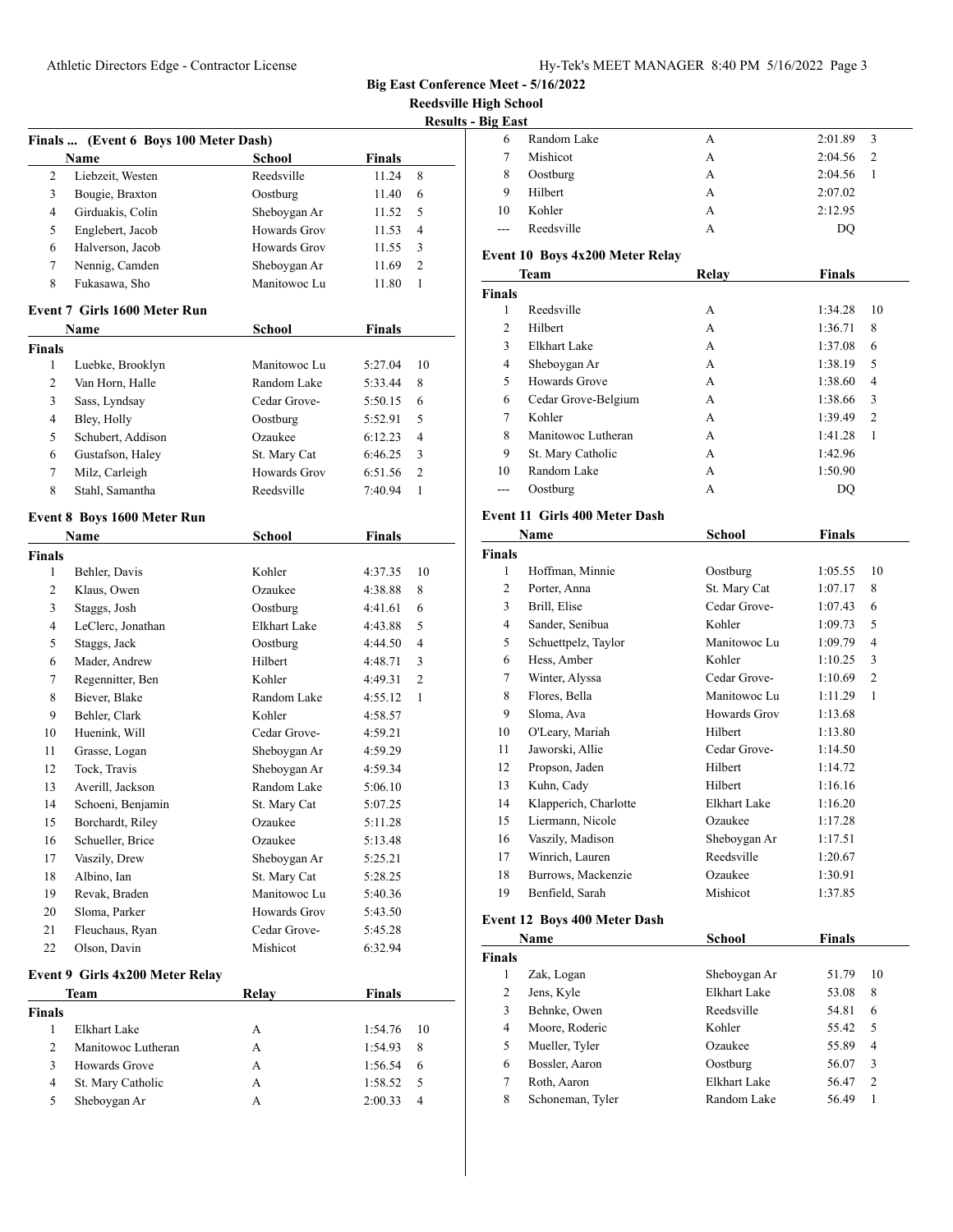**Reedsville High School**

| Finals  (Event 12 Boys 400 Meter Dash) |                    |              |               |
|----------------------------------------|--------------------|--------------|---------------|
|                                        | <b>Name</b>        | School       | <b>Finals</b> |
| 9                                      | Wilson, Owen       | Random Lake  | 56.82         |
| 10                                     | Wolf, Shane        | Sheboygan Ar | 57.04         |
| 11                                     | Hoewisch, Pierce   | Howards Grov | 57.43         |
| 12                                     | Sweere, Matt       | Hilbert      | 57.65         |
| 13                                     | Kneser, Cooper     | Oostburg     | 58.35         |
| 14                                     | Hoopman, Mason     | Cedar Grove- | 58.71         |
| 15                                     | Dohr, Logan        | Hilbert      | 59.11         |
| 16                                     | Garcia, Spencer    | Hilbert      | 59.50         |
| 17                                     | Schneider, Nathan  | Reedsville   | 1:00.08       |
| 18                                     | Ungemach, Joseph   | Manitowoc Lu | 1:00.94       |
| 19                                     | Depies, Logan      | Cedar Grove- | 1:02.32       |
| 20                                     | Valentine, Noah    | St. Mary Cat | 1:02.39       |
| 21                                     | Zimmermann, Collin | Elkhart Lake | 1:02.42       |
| 22                                     | Eells, Micah       | Mishicot     | 1:04.54       |

## **Event 13 Girls 4x100 Meter Relay**

| <b>Team</b>   |                    | Relay | Finals                  |  |
|---------------|--------------------|-------|-------------------------|--|
| <b>Finals</b> |                    |       |                         |  |
| 1             | Howards Grove      | А     | 53.34<br>10             |  |
| 2             | Mishicot           | А     | 8<br>54.08              |  |
| 3             | Oostburg           | А     | 54.41<br>6              |  |
| 4             | Reedsville         | А     | 5<br>54.41              |  |
| 5             | Manitowoc Lutheran | А     | 54.42<br>$\overline{4}$ |  |
| 6             | St. Mary Catholic  | А     | 55.05<br>3              |  |
| 7             | Hilbert            | А     | 58.82<br>$\overline{2}$ |  |
| 8             | Kohler             | А     | 59.16                   |  |
| 9             | Sheboygan Ar       | А     | 59.38                   |  |

#### **Event 14 Boys 4x100 Meter Relay**

|                | <b>Team</b>                             | Relay               | <b>Finals</b> |                |
|----------------|-----------------------------------------|---------------------|---------------|----------------|
| Finals         |                                         |                     |               |                |
| 1              | Howards Grove                           | A                   | 45.08         | 10             |
| $\overline{2}$ | Reedsville                              | A                   | 46.10         | 8              |
| 3              | Oostburg                                | A                   | 46.41         | 6              |
| 4              | Cedar Grove-Belgium                     | A                   | 46.73         | 5              |
| 5              | Sheboygan Ar                            | A                   | 46.82         | $\overline{4}$ |
| 6              | Hilbert                                 | A                   | 46.94         | 3              |
| 7              | Manitowoc Lutheran                      | A                   | 48.15         | $\overline{c}$ |
| 8              | Kohler                                  | A                   | 49.10         | $\mathbf{1}$   |
| 9              | Mishicot                                | A                   | 49.28         |                |
| 10             | Random Lake                             | A                   | 52.33         |                |
|                | St. Mary Catholic                       | A                   | <b>DNF</b>    |                |
|                | <b>Event 15 Girls 300 Meter Hurdles</b> |                     |               |                |
|                | Name                                    | <b>School</b>       | <b>Finals</b> |                |
| Finals         |                                         |                     |               |                |
| 1              | Hoffmann, Rebecca                       | Ozaukee             | 48.51         | 10             |
| 2              | Haase, Lorelai                          | Oostburg            | 51.03         | 8              |
| 3              | Halbach, Laney                          | Hilbert             | 51.09         | 6              |
| 4              | Kiekaefer, McKenna                      | Reedsville          | 52.26         | 5              |
| 5              | Vosters, Jaydin                         | St. Mary Cat        | 52.68         | $\overline{4}$ |
| 6              | Marohn, Emily                           | Manitowoc Lu        | 53.27         | 3              |
| 7              | Klapperich, Savannah                    | <b>Elkhart Lake</b> | 54.67         | $\overline{2}$ |
| 8              | Lee. Norah                              | St. Mary Cat        | 56.28         | 1              |

| Ig last |                      |              |         |  |
|---------|----------------------|--------------|---------|--|
| 9       | Thoma, Lizzy         | Hilbert      | 56.95   |  |
| 10      | Keller, Brooke       | Random Lake  | 56.96   |  |
| 11      | Matte, Grace         | Howards Grov | 57.09   |  |
| 12      | Baierl, Emma         | Howards Grov | 57.46   |  |
| 13      | Walvoord, McKenna    | Oostburg     | 59.03   |  |
| 14      | Ewald, Jazlin        | Mishicot     | 1:00.74 |  |
| 15      | Cunliffe-Owen, Sofie | Kohler       | 1:03.25 |  |
| 16      | Butler, Emily        | Mishicot     | 1:07.01 |  |
| 17      | Delwiche, Kinsey     | Random Lake  | 1:09.39 |  |
|         |                      |              |         |  |

## **Event 16 Boys 300 Meter Hurdles**

| Name          |                    | <b>School</b> | Finals |                |
|---------------|--------------------|---------------|--------|----------------|
| <b>Finals</b> |                    |               |        |                |
| 1             | Dvorachek, Brennen | Reedsville    | 39.76  | 10             |
| 2             | Hendrikse, Aiden   | Oostburg      | 43.82  | 8              |
| 3             | Buechler, Max      | Oostburg      | 44.15  | 6              |
| 4             | Sesoko, Yuki       | Elkhart Lake  | 44.67  | 5              |
| 5             | Stumo, Sam         | Hilbert       | 45.16  | 4              |
| 6             | Fetterer, Miles    | Howards Grov  | 45.95  | 3              |
| 7             | Glewen, Zach       | Sheboygan Ar  | 46.37  | $\overline{c}$ |
| 8             | Neist, Jimmy       | Kohler        | 47.37  | 1              |
| 9             | Deamico, Tyler     | Kohler        | 48.63  |                |
| 10            | Vogt, Ryder        | Manitowoc Lu  | 50.56  |                |
| 11            | Miller, Kaden      | St. Mary Cat  | 51.49  |                |
| 12            | Butler, Anthony    | Mishicot      | 52.43  |                |
| 13            | Strong, Andrew     | Cedar Grove-  | 53.05  |                |
| 14            | Utecht, Otto       | Ozaukee       | 53.35  |                |
| 15            | Wallner, Johnny    | Sheboygan Ar  | 54.94  |                |
| 16            | Ketterhagen, Reid  | Cedar Grove-  | 55.47  |                |

## **Event 17 Girls 800 Meter Run**

|               | Name                        | School       | Finals        |                |
|---------------|-----------------------------|--------------|---------------|----------------|
| <b>Finals</b> |                             |              |               |                |
| 1             | Luebke, Brooklyn            | Manitowoc Lu | 2:30.32       | 10             |
| 2             | Rezba, Grace                | Reedsville   | 2:34.68       | 8              |
| 3             | Meulemans, Ava              | Reedsville   | 2:34.84       | 6              |
| 4             | Kolste, Maggie              | Oostburg     | 2:37.66       | 5              |
| 5             | Marti, Maria                | St. Mary Cat | 2:43.89       | 4              |
| 6             | Walentowski, Sylvia         | St. Mary Cat | 2:45.63       | 3              |
| 7             | Walker, Natalie             | Oostburg     | 2:45.88       | $\overline{2}$ |
| 8             | Zander, Grace               | Manitowoc Lu | 2:49.27       | 1              |
| 9             | Grossheim, Brooke           | Mishicot     | 2:49.28       |                |
| 10            | Hockenhull, Lizzy           | Howards Grov | 2:50.08       |                |
| 11            | VanDyke, Megan              | Reedsville   | 2:50.45       |                |
| 12            | Hoffman, Claire             | Mishicot     | 3:06.87       |                |
| 13            | Liermann, Nicole            | Ozaukee      | 3:13.81       |                |
| 14            | Ungemach, Katie             | Manitowoc Lu | 3:24.57       |                |
|               | Froelich, Ellen             | Howards Grov | <b>DNF</b>    |                |
| ---           | Vaszily, Madison            | Sheboygan Ar | DQ            |                |
|               | Event 18 Boys 800 Meter Run |              |               |                |
|               | Name                        | School       | <b>Finals</b> |                |
| <b>Finals</b> |                             |              |               |                |
|               | Klaus, Owen                 | Ozaukee      | 2:01.20       | 10             |

 Staggs, Josh Oostburg 2:06.60 8 Mader, Andrew Hilbert 2:07.18 6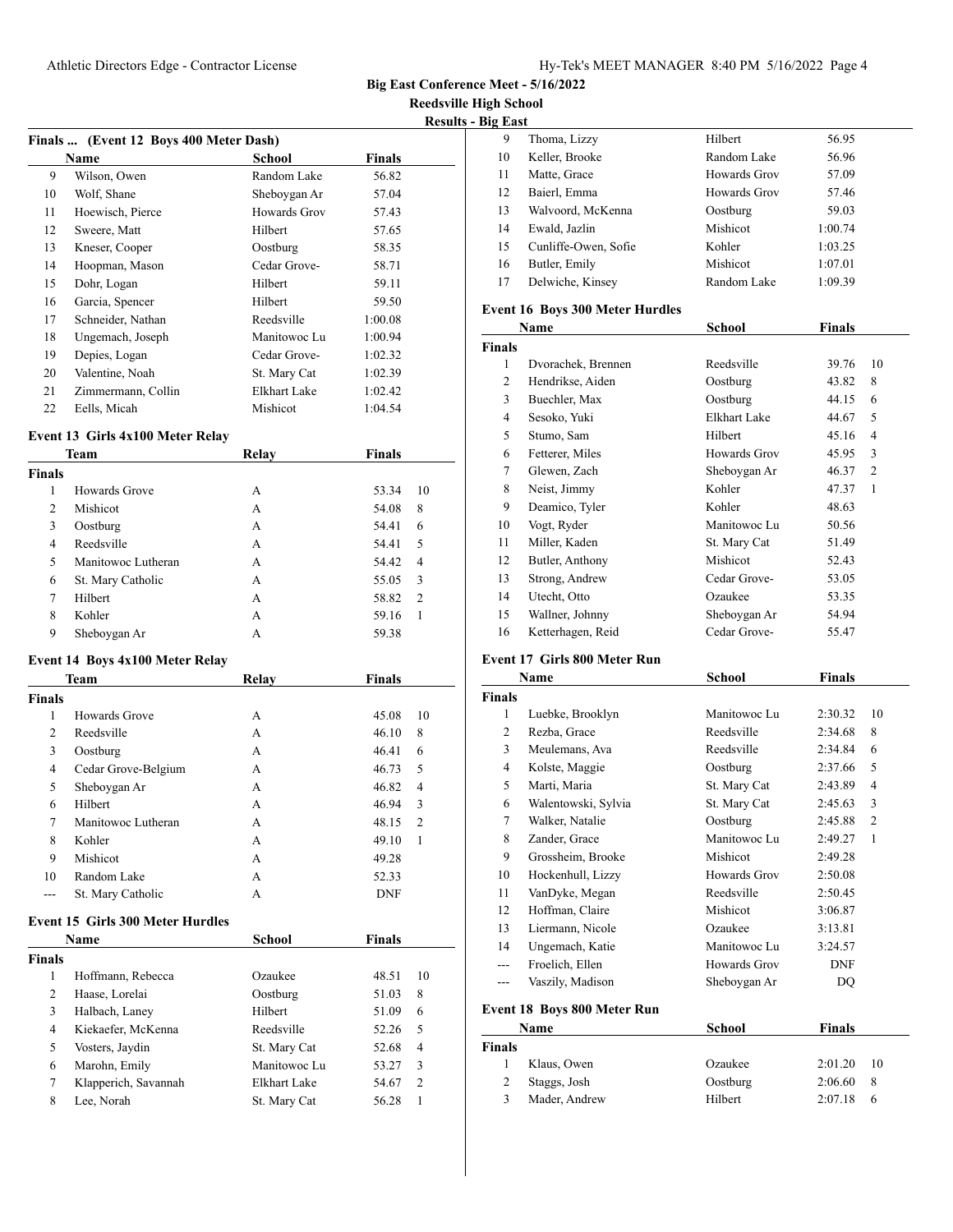**Big East Conference Meet - 5/16/2022**

**Refshing School Results - Big East**

|                |                                       |              |               | <b>Reedsville High</b> |                      |
|----------------|---------------------------------------|--------------|---------------|------------------------|----------------------|
|                |                                       |              |               |                        | <b>Results - Big</b> |
|                | Finals  (Event 18 Boys 800 Meter Run) |              |               |                        |                      |
|                | Name                                  | School       | <b>Finals</b> |                        |                      |
| $\overline{4}$ | LeClerc, Jonathan                     | Elkhart Lake | 2:09.80       | 5                      |                      |
| 5              | Zak, Logan                            | Sheboygan Ar | 2:11.34       | $\overline{4}$         |                      |
| 6              | Velzke, Jamison                       | Cedar Grove- | 2:11.81       | 3                      |                      |
| 7              | Seiske, Nathan                        | St. Mary Cat | 2:14.22       | 2                      |                      |
| 8              | Taddy, Hunter                         | Reedsville   | 2:15.25       | $\mathbf{1}$           |                      |
| 9              | Ciha, Seth                            | Manitowoc Lu | 2:18.49       |                        |                      |
| 10             | Schueller, Brice                      | Ozaukee      | 2:18.70       |                        |                      |
| 11             | Kanzenbach, Jacob                     | Manitowoc Lu | 2:19.19       |                        | E٧                   |
| 12             | Averill, Jack                         | Random Lake  | 2:19.96       |                        |                      |
| 13             | Huenink, Will                         | Cedar Grove- | 2:20.66       |                        | Fi                   |
| 14             | Cunliffe-Owen, Grant                  | Kohler       | 2:21.23       |                        |                      |
| 15             | Miller, Harrison                      | Howards Grov | 2:21.61       |                        |                      |
| 16             | Borchardt, Riley                      | Ozaukee      | 2:21.63       |                        |                      |
| 17             | Grasse, Logan                         | Sheboygan Ar | 2:22.16       |                        |                      |
| 18             | Portenier, Grant                      | Sheboygan Ar | 2:23.20       |                        |                      |
| 19             | Kuerschner, Michael                   | Cedar Grove- | 2:23.46       |                        |                      |
| 20             | Zimmermann, Collin                    | Elkhart Lake | 2:27.35       |                        |                      |
| 21             | DeBauche, Brodie                      | Mishicot     | 2:28.00       |                        |                      |
| 22             | Hoffman, Ryan                         | Hilbert      | 2:29.85       |                        |                      |
| 23             | Swearingen, Liam                      | Howards Grov | 2:34.68       |                        |                      |
| 24             | Talon, Behnke                         | Reedsville   | 2:37.34       |                        |                      |
| 25             | Gerend, Matthew                       | Howards Grov | 2:40.12       |                        |                      |
| 26             | Blunt, Gabriel                        | Reedsville   | 2:43.33       |                        |                      |
| 27             | Olson, Davin                          | Mishicot     | 3:01.58       |                        |                      |

#### **Event 19 Girls 200 Meter Dash**

| Name   |                   | <b>School</b> | <b>Finals</b> |               |  |
|--------|-------------------|---------------|---------------|---------------|--|
| Finals |                   |               |               |               |  |
| 1      | Parnitzke, Ariana | Elkhart Lake  | 26.68         | 10            |  |
| 2      | Taylor, Hope      | Oostburg      | 27.58         | 8             |  |
| 3      | Maranell, Eden    | Howards Grov  | 27.98         | 6             |  |
| 4      | Luebke, Peyton    | Manitowoc Lu  | 28.30         | .5            |  |
| 5      | Tanouye, Sabrina  | Elkhart Lake  | 28.39         | 4             |  |
| 6      | Mittag, Brenna    | Oostburg      | 28.62         | 3             |  |
| 7      | Fredericks, Ellie | Sheboygan Ar  | 28.72         | $\mathcal{D}$ |  |
| 8      | Wichman, Isabel   | Kohler        | 29.08         |               |  |

#### **Event 20 Boys 200 Meter Dash**

|               | Name                          | <b>School</b> | <b>Finals</b> |                |
|---------------|-------------------------------|---------------|---------------|----------------|
| <b>Finals</b> |                               |               |               |                |
| 1             | Dortman, Brock                | Howards Grov  | 22.88         | 10             |
| 2             | Bougie, Braxton               | Oostburg      | 23.35         | 8              |
| 3             | Englebert, Jacob              | Howards Grov  | 23.60         | 6              |
| 4             | Dortman, Bryant               | Howards Grov  | 23.70         | 5              |
| 5             | Hassinger, Brady              | Elkhart Lake  | 23.72         | $\overline{4}$ |
| 6             | Egan, Gabe                    | Cedar Grove-  | 24.09         | 3              |
| 7             | Schoneman, Tyler              | Random Lake   | 24.32         | $\overline{2}$ |
| 8             | Kakuzi, John                  | Sheboygan Ar  | 24.50         | 1              |
|               | Event 21 Girls 3200 Meter Run |               |               |                |
|               | Name                          | School        | <b>Finals</b> |                |
| <b>Finals</b> |                               |               |               |                |
| 1             | Luebke, Brooklyn              | Manitowoc Lu  | 12:20.48      | 10             |
| 2             | Van Horn, Halle               | Random Lake   | 12:33.41      | 8              |

| l2 last |                    |              |          |                |  |
|---------|--------------------|--------------|----------|----------------|--|
| 3       | Hoffman, Minnie    | Oostburg     | 13:08.46 | 6              |  |
| 4       | Bley, Holly        | Oostburg     | 13:14.94 | 5              |  |
| 5       | Schubert, Addison  | Ozaukee      | 13:42.53 | 4              |  |
| 6       | Schoeni, Katharine | St. Mary Cat | 13:47.52 | 3              |  |
| 7       | Kiss, Trisha       | Manitowoc Lu | 14:22.77 | $\mathfrak{D}$ |  |
| 8       | Walvoord, Madyson  | Oostburg     | 15:05.63 |                |  |
| 9       | Gustafson, Haley   | St. Mary Cat | 16:02.90 |                |  |
| 10      | Wesener, Kalena    | Howards Grov | 16:08.46 |                |  |
| 11      | Hoefner, Cameran   | Reedsville   | 16:10.22 |                |  |
|         |                    |              |          |                |  |

## **Event 22 Boys 3200 Meter Run**

|        | Name                | <b>School</b> | Finals   |                |
|--------|---------------------|---------------|----------|----------------|
| Finals |                     |               |          |                |
| 1      | McKee, Calvin       | Ozaukee       | 10:09.71 | 10             |
| 2      | Staggs, Jack        | Oostburg      | 10:24.91 | 8              |
| 3      | Behler, Davis       | Kohler        | 10:32.55 | 6              |
| 4      | Mueller, Tyler      | Ozaukee       | 10:36.79 | 5              |
| 5      | Wilterdink, Matthew | Oostburg      | 10:37.16 | 4              |
| 6      | Nehls, Aaron        | Ozaukee       | 10:38.69 | 3              |
| 7      | Regennitter, Ben    | Kohler        | 10:40.69 | $\overline{2}$ |
| 8      | Biever, Blake       | Random Lake   | 10:49.53 | 1              |
| 9      | Mader, Andrew       | Hilbert       | 10:56.55 |                |
| 10     | Tock, Travis        | Sheboygan Ar  | 10:57.04 |                |
| 11     | Egerer, Shawn       | Manitowoc Lu  | 11:07.21 |                |
| 12     | Schoeni, Benjamin   | St. Mary Cat  | 11:13.55 |                |
| 13     | Nett, Alex          | Cedar Grove-  | 11:15.72 |                |
| 14     | Vaszily, Drew       | Sheboygan Ar  | 11:56.74 |                |
| 15     | Albino, Ian         | St. Mary Cat  | 12:01.70 |                |
| 16     | Sloma, Parker       | Howards Grov  | 12:50.70 |                |
| 17     | Pohjola, Weston     | Hilbert       | 12:57.06 |                |

#### **Event 23 Girls 4x400 Meter Relay**

| <b>Team</b>    |                     | Relay | <b>Finals</b> |                |
|----------------|---------------------|-------|---------------|----------------|
| <b>Finals</b>  |                     |       |               |                |
| 1              | Reedsville          | A     | 4:25.59       | 10             |
| $\overline{c}$ | Manitowoc Lutheran  | А     | 4:31.60       | 8              |
| 3              | Cedar Grove-Belgium | A     | 4:32.34       | 6              |
| $\overline{4}$ | Oostburg            | A     | 4:33.23       | 5              |
| 5              | St. Mary Catholic   | A     | 4:33.97       | 4              |
| 6              | Kohler              | A     | 4:43.15       | 3              |
| 7              | Random Lake         | A     | 4:43.83       | $\overline{2}$ |
| 8              | Hilbert             | A     | 4:51.69       | 1              |
| 9              | Sheboygan Ar        | А     | 5:01.94       |                |
| 10             | Mishicot            | А     | 5:10.26       |                |
|                |                     |       |               |                |

#### **Event 24 Boys 4x400 Meter Relay**

|                | <b>Team</b>         | Relav | <b>Finals</b>             |  |
|----------------|---------------------|-------|---------------------------|--|
| <b>Finals</b>  |                     |       |                           |  |
|                | Elkhart Lake        | А     | 3:38.34<br>10             |  |
| $\mathfrak{D}$ | Reedsville          | А     | 3:41.50<br>8              |  |
| 3              | Hilbert             | А     | 3:41.78<br>6              |  |
| 4              | Oostburg            | А     | 3:42.50<br>5              |  |
| 5              | Howards Grove       | А     | 3:45.71<br>4              |  |
| 6              | Kohler              | A     | 3:46.23<br>3              |  |
| 7              | St. Mary Catholic   | А     | 3:48.66<br>$\overline{2}$ |  |
| 8              | Cedar Grove-Belgium | А     | 3:50.38                   |  |
|                |                     |       |                           |  |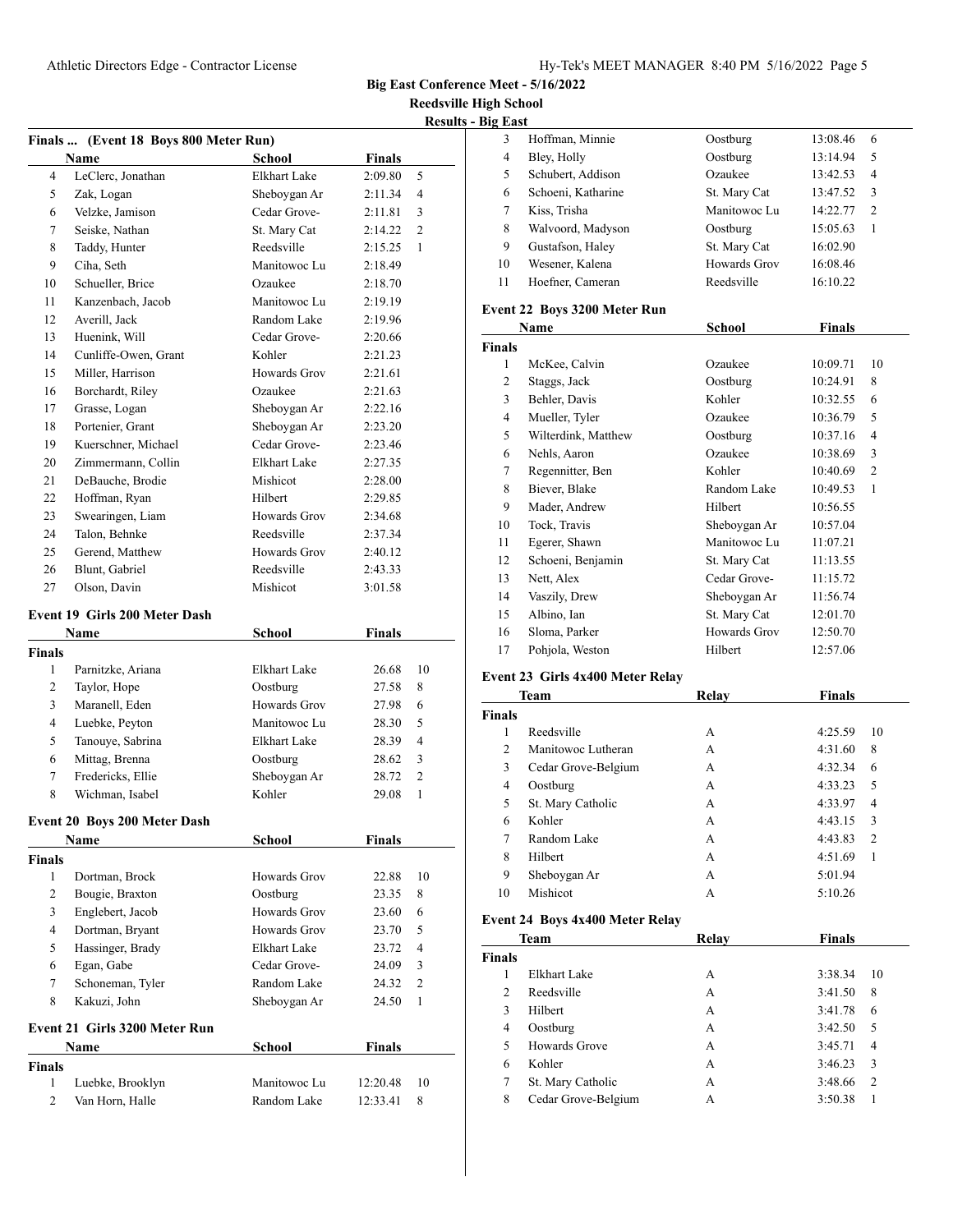**Reedsville High School**

| <b>Results - Big East</b> |  |  |
|---------------------------|--|--|
|                           |  |  |

|                |                                                   |                     |               | <u>kesuits -</u> |
|----------------|---------------------------------------------------|---------------------|---------------|------------------|
|                | Finals  (Event 24 Boys 4x400 Meter Relay)<br>Team | Relay               | <b>Finals</b> |                  |
| 9              | Manitowoc Lutheran                                | A                   | 3:55.28       |                  |
| 10             | Sheboygan Ar                                      | A                   | 3:57.28       |                  |
| 11             | Mishicot                                          | A                   | 4:18.68       |                  |
|                |                                                   |                     |               |                  |
|                | <b>Event 25 Girls High Jump</b>                   |                     |               |                  |
|                | Name                                              | <b>School</b>       | <b>Finals</b> |                  |
| <b>Finals</b>  |                                                   |                     |               |                  |
| 1              | Feldmann, Kaitlyn                                 | Elkhart Lake        | 4-10.00       | 10               |
| $\overline{2}$ | Swart, Karli                                      | Oostburg            | J4-10.00      | 8                |
| 3              | Van Horn, Halle                                   | Random Lake         | 4-06.00       | 6                |
| 4              | Nackers, Kate                                     | St. Mary Cat        | J4-06.00      | 5                |
| 5              | Helmer, Quinn                                     | Oostburg            | 4-04.00       | 3                |
| 5              | Beaudoin, Layla                                   | <b>Howards Grov</b> | 4-04.00       | 3                |
| 5              | Hess, Amber                                       | Kohler              | 4-04.00       | $\mathfrak{Z}$   |
| 8              | Kolar, Emma                                       | Manitowoc Lu        | J4-04.00      | 0.5              |
| 8              | Miller, Kat                                       | <b>Elkhart Lake</b> | J4-04.00      | 0.5              |
| 10             | Ewald, Jazlin                                     | Mishicot            | J4-04.00      |                  |
| 11             | Keesling, Taylor                                  | Manitowoc Lu        | 4-02.00       |                  |
| 11             | Sosnosky, Rylie                                   | Mishicot            | 4-02.00       |                  |
| 13             | Bell, Paije                                       | Random Lake         | J4-02.00      |                  |
| 14             | Miller, Emma                                      | Manitowoc Lu        | J4-02.00      |                  |
| $---$          | Handziak, Geneva                                  | Sheboygan Ar        | NH            |                  |
| $---$          | Rydzewski, Lauren                                 | Random Lake         | NH            |                  |
| ---            | Miller, Geneva                                    | St. Mary Cat        | NH            |                  |
| ---            | Vosters, Jaydin                                   | St. Mary Cat        | NH            |                  |
| $---$          | Ringmeier, Megan                                  | Mishicot            | NH            |                  |
|                | <b>Event 26 Boys High Jump</b>                    |                     |               |                  |
|                | Name                                              | <b>School</b>       | <b>Finals</b> |                  |
| <b>Finals</b>  |                                                   |                     |               |                  |
| 1              | Egan, Gabe                                        | Cedar Grove-        | 5-10.00       | 10               |
| $\overline{c}$ | Norwood, Mason                                    | Ozaukee             | 5-08.00       | 8                |
| 3              | Glewen, Zach                                      | Sheboygan Ar        | 5-06.00       | 5                |
| 3              | Nackers, Charlie                                  | St. Mary Cat        | 5-06.00       | 5                |
| 3              | Haag, Aiden                                       | Oostburg            | 5-06.00       | 5                |
| 6              | Hendrikse, Aiden                                  | Oostburg            | 5-04.00       | 3                |
| 7              | Keller, Trey                                      | Kohler              | J5-04.00      | $\overline{2}$   |
| 8              | Utecht, Otto                                      | Ozaukee             | J5-02.00      | 1                |
| 9              | Thorpe, Jackson                                   | Reedsville          | J5-02.00      |                  |
| 9              | Schuler, Joseph                                   | Elkhart Lake        | J5-02.00      |                  |
|                | Rydzewski, Sawyer                                 | Random Lake         | NΗ            |                  |
|                | Mueller, Peyton                                   | Ozaukee             | NH            |                  |
|                | Wilterdink, Sutton                                | Random Lake         | NΗ            |                  |
| ---            | Lawrenz, Dexter                                   | Random Lake         | NΗ            |                  |
|                | Wagner, Aiden                                     | Manitowoc Lu        | ΝH            |                  |
| $---$          | Wilson, David                                     | Mishicot            | ΝH            |                  |
| ---            | Parma, Nick                                       | Mishicot            | NΗ            |                  |
| ---            | Vogt, Ryder                                       | Manitowoc Lu        | NΗ            |                  |
|                | <b>Event 27 Girls Pole Vault</b>                  |                     |               |                  |
|                | Name                                              | School              | <b>Finals</b> |                  |
| Finals         |                                                   |                     |               |                  |
| 1              | Gennaro, Margherita                               | St. Mary Cat        | 8-03.00       | 10               |
| $\overline{c}$ | Propson, Jaden                                    | Hilbert             | 7-06.00       | 8                |
|                |                                                   |                     |               |                  |

| g East |                   |              |             |   |  |
|--------|-------------------|--------------|-------------|---|--|
|        | Breckheimer, Gwen | Hilbert      | 7-00.00     | 6 |  |
| 4      | Schroeder, Alayna | Hilbert      | $6 - 06.00$ | 5 |  |
|        | Lee, Norah        | St. Mary Cat | J6-06.00    | 4 |  |
| 6      | Grossheim, Brooke | Mishicot     | $6-00.00$   | 3 |  |
|        | Gustafson, Haley  | St. Mary Cat | NH          |   |  |
|        |                   |              |             |   |  |

## **Event 28 Boys Pole Vault**

|               | Name                            | <b>School</b> | <b>Finals</b> |                |
|---------------|---------------------------------|---------------|---------------|----------------|
| <b>Finals</b> |                                 |               |               |                |
| 1             | Backus, Adam                    | Mishicot      | 11-00.00      | 10             |
| 2             | Post, Ashton                    | St. Mary Cat  | 10-06.00      | 8              |
| 3             | Butler, Anthony                 | Mishicot      | J10-06.00     | 6              |
| 4             | Groppel, Alexander              | St. Mary Cat  | $9 - 00.00$   | 5              |
| 5             | Higgins, Harry                  | St. Mary Cat  | 8-00.00       | 4              |
| 6             | Franczek, Logan                 | Hilbert       | J8-00.00      | 3              |
| 7             | Schaffer, Garrett               | Hilbert       | 7-06.00       | $\overline{2}$ |
| 8             | Aschenbrenner, Tyler            | Reedsville    | 7-00.00       | 1              |
| ---           | Schmalz, Kyle                   | Reedsville    | NΗ            |                |
|               | <b>Event 29 Girls Long Jump</b> |               |               |                |
|               | <b>Name</b>                     | <b>School</b> | <b>Finals</b> |                |
| <b>Finals</b> |                                 |               |               |                |
| 1             | Meyer, Brynn                    | Ozaukee       | 15-10.50      | 10             |
| 2             | Marohn, Emily                   | Manitowoc Lu  | 14-11.50      | 8              |
| 3             | Hahn, Rose                      | Sheboygan Ar  | 14-10.00      | 6              |
| 4             | Swart, Karli                    | Oostburg      | 14-09.50      | 5              |
| 5             | Halbach, Laney                  | Hilbert       | 14-08.00      | 4              |
| 6             | Vanden Acker, Anna              | St. Mary Cat  | J14-08.00     | 3              |
| 7             | Winter, Alyssa                  | Cedar Grove-  | 14-06.00      | $\overline{2}$ |
| 8             | Baierl, Emma                    | Howards Grov  | 14-03.50      | 1              |
| 9             | Wichman, Isabel                 | Kohler        | 13-11.00      |                |
| 10            | Blauert, Elizabeth              | Manitowoc Lu  | 13-08.00      |                |
| 11            | Mittag, Brenna                  | Oostburg      | 13-07.00      |                |
| 12            | Rommelfaenger, Lilly            | Howards Grov  | J13-07.00     |                |
| 13            | Rammes, Kate                    | Sheboygan Ar  | 13-05.50      |                |
| 14            | Baierl, Olivia                  | Howards Grov  | 13-03.00      |                |
| 15            | Keesling, Taylor                | Manitowoc Lu  | 13-02.00      |                |
| 16            | Feldmann, Kaitlyn               | Elkhart Lake  | 12-10.00      |                |
| 17            | Makela, Reagan                  | Sheboygan Ar  | 12-04.00      |                |
| 18            | Liermann, Nicole                | Ozaukee       | 12-01.50      |                |
| 19            | Bacerra, Natalia                | Hilbert       | $J12-01.50$   |                |
| 20            | Kanade, Dhanvi                  | Kohler        | 7-04.50       |                |
| $---$         | Ruback, Gabby                   | St. Mary Cat  | ND            |                |

# **Event 30 Boys Long Jump**

|               | Name                | School       | Finals       |                |
|---------------|---------------------|--------------|--------------|----------------|
| <b>Finals</b> |                     |              |              |                |
| 1             | Batzner, Ben        | Oostburg     | $20 - 02.00$ | 10             |
| 2             | Fukasawa, Sho       | Manitowoc Lu | 19-07.00     | 8              |
| 3             | Eernisse, Caden     | Oostburg     | 19-04.50     | 6              |
| 4             | Haag, Aiden         | Oostburg     | 19-04.00     | 5              |
| 5             | Kalbacken, Jonathan | Elkhart Lake | 19-01.50     | 4              |
| 6             | Uhlhorn, Caleb      | Manitowoc Lu | 18-09.00     | 3              |
| 7             | Nackers, Charlie    | St. Mary Cat | 18-06.00     | $\overline{c}$ |
| 8             | Nennig, Camden      | Sheboygan Ar | 18-00.50     | 1              |
| 9             | Wilson. Owen        | Random Lake  | 17-11.50     |                |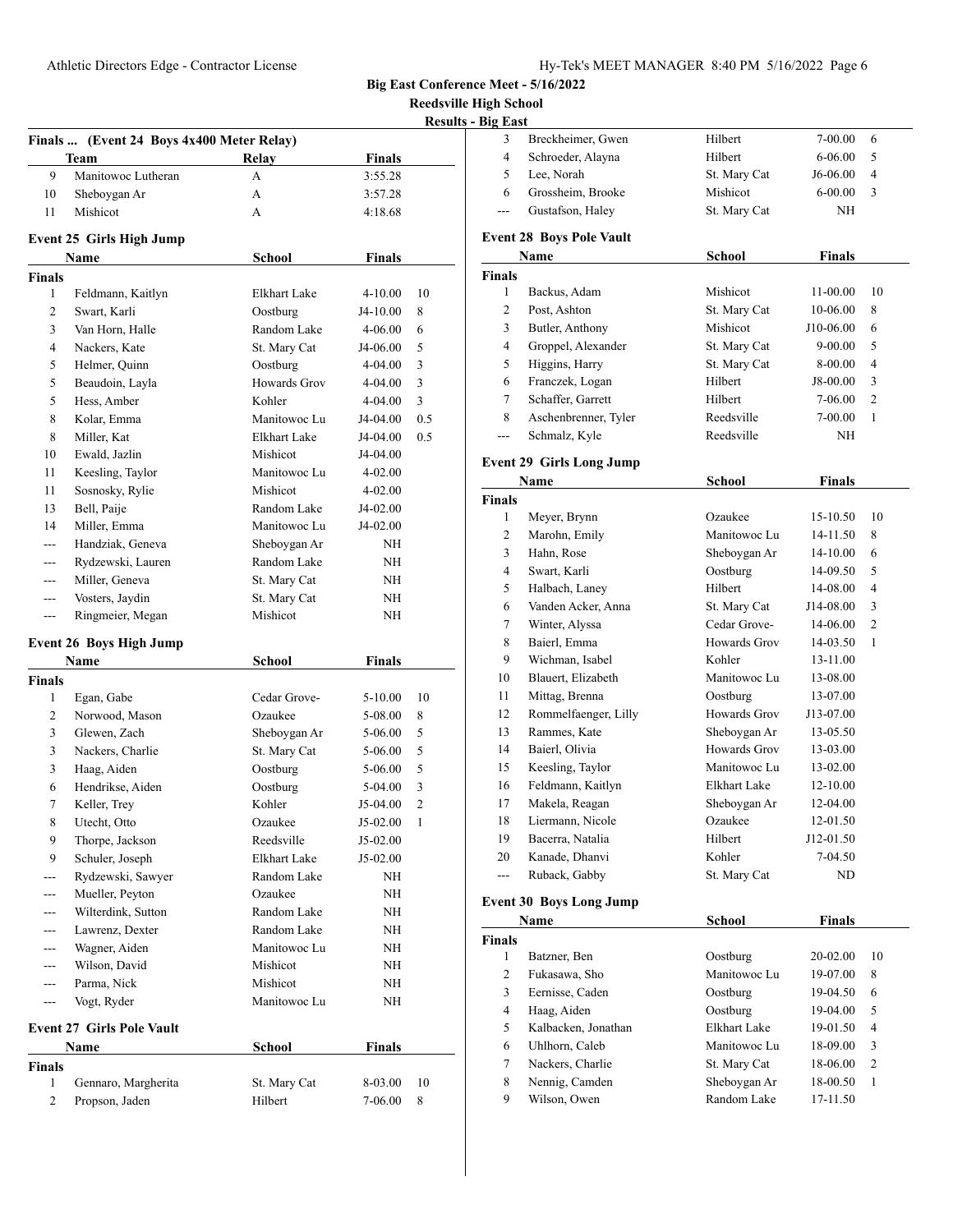16 Dohr, Logan Hilbert 31-00.25

**Big East Conference Meet - 5/16/2022**

**Reedsville High School Results - Big East** 

|                |                                   |               |               | <b>Result</b>  |
|----------------|-----------------------------------|---------------|---------------|----------------|
|                | Finals  (Event 30 Boys Long Jump) |               |               |                |
|                | Name                              | School        | <b>Finals</b> |                |
| 10             | Jens, Kyle                        | Elkhart Lake  | 17-10.50      |                |
| 11             | Kakuzi, John                      | Sheboygan Ar  | 17-08.50      |                |
| 12             | Herrera, Dylan                    | Cedar Grove-  | J17-08.50     |                |
| 13             | Glewen, Zach                      | Sheboygan Ar  | 17-07.50      |                |
| 14             | Norwood, Mason                    | Ozaukee       | 17-05.00      |                |
| 15             | Entringer, Ethan                  | Howards Grov  | 17-03.00      |                |
| 16             | Minick, Ethan                     | Cedar Grove-  | 17-01.00      |                |
| 17             | Sewacki, Sam                      | Kohler        | 16-08.00      |                |
| 18             | Gozdziewski, Isaac                | Howards Grov  | J16-08.00     |                |
| 19             | Garcia, Spencer                   | Hilbert       | 16-06.50      |                |
| 20             | Sweere, Matt                      | Hilbert       | 16-04.50      |                |
| 21             | Thoma, Jon                        | Manitowoc Lu  | J16-04.50     |                |
| 22             | Perkins, Collin                   | Kohler        | 16-04.00      |                |
| 23             | Lau, Logan                        | Hilbert       | 16-02.50      |                |
| 24             | Mueller, Peyton                   | Ozaukee       | 16-00.50      |                |
| ---            | Pfaff, Braedon                    | Cedar Grove-  | ND            |                |
|                | <b>Event 31 Girls Triple Jump</b> |               |               |                |
|                | Name                              | <b>School</b> | Finals        |                |
| <b>Finals</b>  |                                   |               |               |                |
| 1              | Marohn, Emily                     | Manitowoc Lu  | 33-10.50      | 10             |
| 2              | Vanden Acker, Anna                | St. Mary Cat  | 33-09.00      | 8              |
| 3              | Zielinski, Meghan                 | Howards Grov  | 33-04.00      | 6              |
| $\overline{4}$ | Maranell, Eden                    | Howards Grov  | 33-02.00      | 5              |
| 5              | Ruback, Gabby                     | St. Mary Cat  | 33-00.00      | $\overline{4}$ |
| 6              | Meyer, Brynn                      | Ozaukee       | 32-08.00      | 3              |
| 7              | Hahn, Rose                        | Sheboygan Ar  | 32-03.75      | $\overline{c}$ |
| 8              | Kolar, Emma                       | Manitowoc Lu  | 30-05.50      | $\mathbf{1}$   |
| 9              | Swart, Karli                      | Oostburg      | 29-02.50      |                |
| 10             | Baranowski, Clara                 | Mishicot      | 29-01.00      |                |
| 11             | Hess, Amber                       | Kohler        | 29-00.00      |                |
| 12             | Hoffman, Katie                    | Mishicot      | 27-11.00      |                |
| 13             | Sander, Senibua                   | Kohler        | 26-02.00      |                |
| 14             | O'Leary, Mariah                   | Hilbert       | 23-04.00      |                |
| 15             | Butler, Emily                     | Mishicot      | 22-03.50      |                |
|                | <b>Event 32 Boys Triple Jump</b>  |               |               |                |
|                | <b>Name</b>                       | <b>School</b> | <b>Finals</b> |                |
| <b>Finals</b>  |                                   |               |               |                |
| $\mathbf{1}$   | Zak, Logan                        | Sheboygan Ar  | 42-02.00      | 10             |
| $\overline{c}$ | Batzner, Ben                      | Oostburg      | 40-08.50      | 8              |
| 3              | Glewen, Zach                      | Sheboygan Ar  | 40-01.50      | 6              |
| $\overline{4}$ | Paul, Jalen                       | Kohler        | 38-03.75      | 5              |
| 5              | Brill, Preston                    | Oostburg      | 38-01.25      | 4              |
| 6              | Kalbacken, Jonathan               | Elkhart Lake  | 37-09.75      | 3              |
| 7              | VanStelle, Kevin                  | Oostburg      | 37-04.50      | 2              |
| 8              | Biever, Blake                     | Random Lake   | 37-00.25      | 1              |
| 9              | Girdaukis, Nolan                  | Sheboygan Ar  | 36-07.75      |                |
| 10             | Fukasawa, Sho                     | Manitowoc Lu  | 36-07.00      |                |
| 11             | Schaffer, Grant                   | Hilbert       | 36-01.25      |                |
| 12             | Neist, Jimmy                      | Kohler        | 35-02.75      |                |
| 13             | Bramstedt, Owen                   | Howards Grov  | 34-10.00      |                |
| 14             | Pfaff, Braedon                    | Cedar Grove-  | 33-07.75      |                |
| 15             | Gozdziewski, Isaac                | Howards Grov  | 31-06.50      |                |
|                |                                   |               |               |                |

| 17                 | Rydzewski, Sawyer                  | Random Lake              | 29-10.25        |                |
|--------------------|------------------------------------|--------------------------|-----------------|----------------|
| ---                | Nackers, Charlie                   | St. Mary Cat             | ND              |                |
|                    | <b>Event 33 Girls Discus Throw</b> |                          |                 |                |
|                    |                                    |                          |                 |                |
|                    | Name                               | School                   | Finals          |                |
| <b>Finals</b><br>1 |                                    | Manitowoc Lu             | $102 - 03$      | 10             |
| 2                  | Ermis, Monraye<br>Shields, Fiona   | <b>Elkhart Lake</b>      |                 |                |
| 3                  | Anderson, Nolie                    | St. Mary Cat             | 101-07<br>94-02 | 8<br>6         |
| 4                  | Steadman, Kaylee                   | Ozaukee                  | J94-02          | 5              |
|                    | Oleck, Graceann                    | <b>Elkhart Lake</b>      | 87-11           | 4              |
| 5<br>6             | O'Leary, Liliana                   | Hilbert                  | 86-08           | 3              |
| 7                  | Utecht, Adeline                    | Ozaukee                  | 85-10           | $\overline{c}$ |
| 8                  | Kolar, Lizzy                       | Manitowoc Lu             |                 | 1              |
| 9                  |                                    |                          | 84-00<br>78-10  |                |
|                    | Straley, Sidney<br>Ermis, Ginevra  | Oostburg<br>Manitowoc Lu |                 |                |
| 10                 |                                    |                          | 76-09           |                |
| 11                 | Brandt, Ryah                       | Reedsville               | J76-09          |                |
| 12                 | Kirmse, Morgan                     | Ozaukee                  | 75-01           |                |
| 13                 | Walentowski, Sylvia                | St. Mary Cat<br>Hilbert  | 72-08           |                |
| 14                 | Pena, Isabella                     |                          | 70-07           |                |
| 15                 | Butler, Clara                      | Mishicot                 | 68-09           |                |
| 16                 | Walker, Maria                      | Oostburg                 | 66-04           |                |
| 17                 | Schumacher, Katie                  | Kohler                   | 65-11           |                |
| 18                 | Noll, Carlee                       | Random Lake              | $65-10$         |                |
| 19                 | Propson, Olivia                    | Hilbert                  | 59-03           |                |
| 20                 | Feider, Emma                       | Elkhart Lake             | 59-00           |                |
| 21                 | Abel, Sonja                        | Sheboygan Ar             | 56-11           |                |
| 22                 | Mikula, Morgan                     | Oostburg                 | 47-05           |                |
| 23                 | Schwartz, Morgan                   | <b>Howards Grov</b>      | 46-07           |                |
| 24                 | Coultier, Lily                     | Reedsville               | 42-02           |                |
|                    | <b>Event 34 Boys Discus Throw</b>  |                          |                 |                |
|                    | Name                               | <b>School</b>            | <b>Finals</b>   |                |
| <b>Finals</b>      |                                    |                          |                 |                |
| 1                  | Breckheimer, Reed                  | Hilbert                  | 140-10          | 10             |
| 2                  | Sweere, Jack                       | Hilbert                  | 138-05          | 8              |
| 3                  | Schupp, Connor                     | Oostburg                 | 124-03          | 6              |
| 4                  | Lemke, Austin                      | Ozaukee                  | 118-09          | 5              |
| 5                  | Swihart, Connor                    | Oostburg                 | 117-07          | 4              |
| 6                  | Connolly, Cam                      | St. Mary Cat             | 110-01          | 3              |
| 7                  | Fleck, Gage                        | Howards Grov             | 107-09          | 2              |
| 8                  | Rescorla, Garrett                  | Random Lake              | 105-03          | 1              |
| 9                  | Pahl, Aiden                        | Howards Grov             | 104-06          |                |
| 10                 | Utecht, Otto                       | Ozaukee                  | 103-05          |                |
| 11                 | Wensink, Josh                      | Oostburg                 | 101-06          |                |
| 12                 | Wagner, Darren                     | Reedsville               | 101-05          |                |
| 13                 | Rabitz, Jacob                      | Mishicot                 | 101-03          |                |
| 14                 | Romnek, John                       | St. Mary Cat             | 99-07           |                |
| 15                 | Kundert, Paul                      | St. Mary Cat             | 97-08           |                |
| 16                 | Brandt, Diego                      | Random Lake              | 96-10           |                |
| 17                 | Ossmann, Justin                    | Reedsville               | 96-00           |                |
| 18                 | Poth, Everett                      | Sheboygan Ar             | 95-01           |                |
| 19                 | Gumm, Elliot                       | Howards Grov             | 94-04           |                |
| 20                 | Rasmussen, Ethan                   | Sheboygan Ar             | 87-10           |                |

21 Schneider, Matt Hilbert 86-02